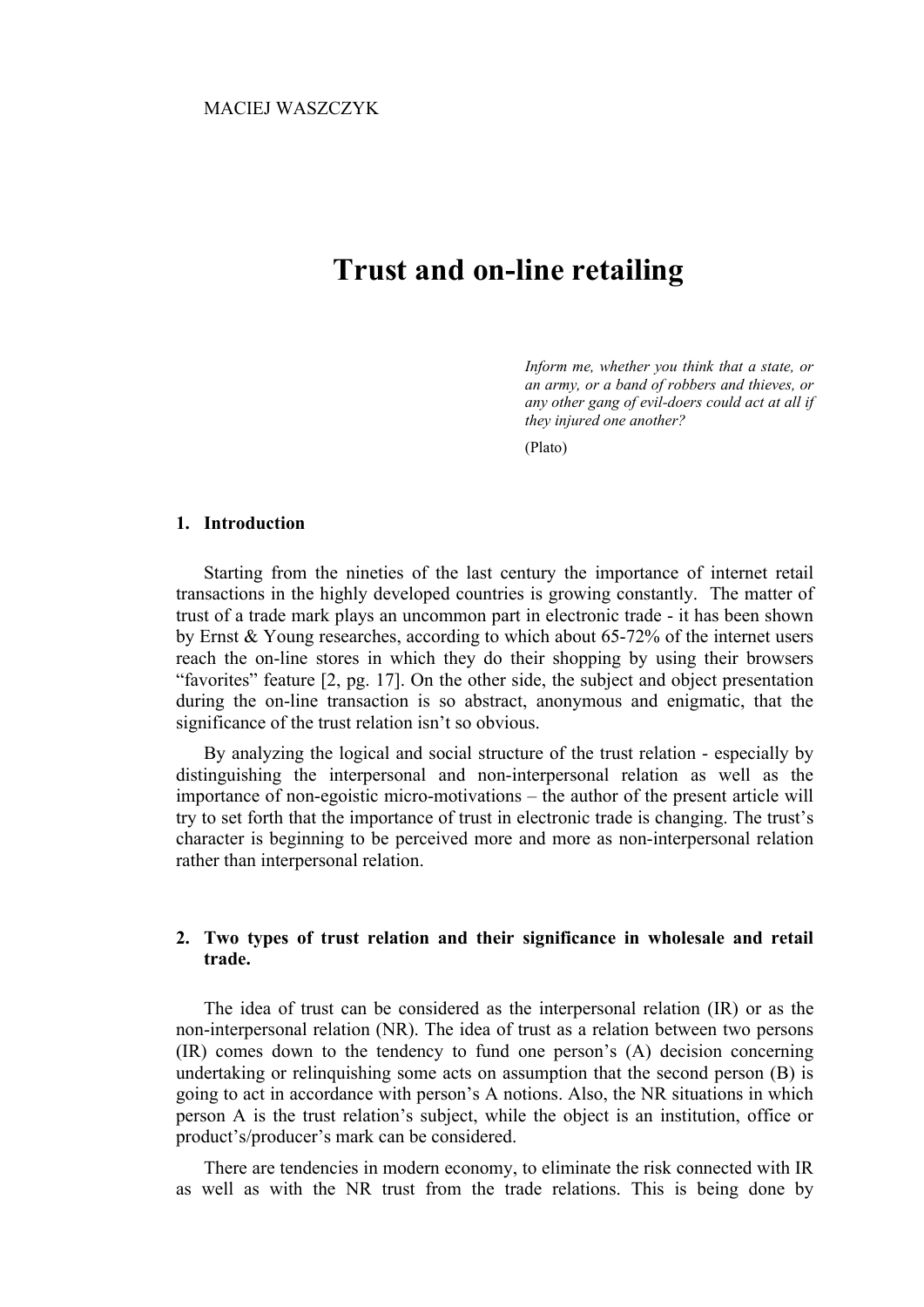strengthening the court and arbitrage's roles and by improving law regulations. The maximal risk decreasement mechanisms are also being constructed. These functions as the safeguards determined by the transaction's risk insurance and by recording the methods of accounts clearing (such as letter of credit, which involve the trustworthy institutions' – e.g. banks' – agency) in the contracts.

Law regulations, transactions insuring and complicating of the accounts clearing methods - all these apply mainly to the wholesale transactions between the economic subjects. The significance of IR and NR trust relation is lesser here than in case of retail trade, and plays it's part - so to say - in the background. It happens so because the bigger than the retail scale transactions' parties are in definition guided by the maximal risk elimination principle, which means avoiding any trust-depending elements of the contract. The transaction parties are often legal personalities, so the personal trust (IR) towards the negotiator is insignificant, considering the fact that the negotiator acts within the bigger framework (company), from which he can be eliminated anytime. Also, the negotiator's company may act in spite of his intentions. The NR relation has a major significance here; but application of the above mechanisms still minimizes risks in the wholesale trade.

The elimination of risk in the retail trade is considered as social rather than formal and legal activity, and so it is connected much more with the IR trust. In many transactions, the buyer and seller relay themselves information on their expectations concerning the product's price and quality the direct way. They also exchange the product or services - along with the money - directly.

When the product is of relatively low value, satisfies the buyer's basic needs and when it's purchase is accompanied with negative motivation (Rossiter-Percy's  $matrix$ ) – as it is in the case of food purchase – the trust given to seller is lesser in it's significance. But if the product has a bigger value and if it is an exclusive product – the seller's part in arousing the buyer's trust is not to be overvalued. Before accomplishing the factual transaction, the buyer "buys" the seller. In case of direct contact, the expertly composed surroundings, altogether with the seller's behavior aim in maximal awakening of the buyer's trust.

Things look quite different in case of electronic trade, where the lack of direct, personal contact with the product, with its surroundings and with the seller sets up a non-overcomeable barrier. In the event of electronic trade the part of the IR as well as the NR trust is changing, and the circumstances of this change are the subject of the present article.

## **3. Technology and human in on-line retail trade**

The electronic commerce stands at the present day for 1,2% of retail trade in the world's leading, American<sup>1</sup> economy and its value on this market stands for more than 10 billion dollars in 2Q of 2002. Nothing seems to indicate, that the consulting companies' bold forecasts concerning the raising of American market's internet retail sale in 2003 up to two and half times the actual value (that is up to 100 billion dollars

<sup>&</sup>lt;sup>1</sup> American Department of Trade estimates, that in the second quarter of 2002 the Internet, Extranet, EDI (Electronic Data Interchange) and other electronic systems' sale of goods and services (excluding food) reached total amount of 10 billion dollars [7].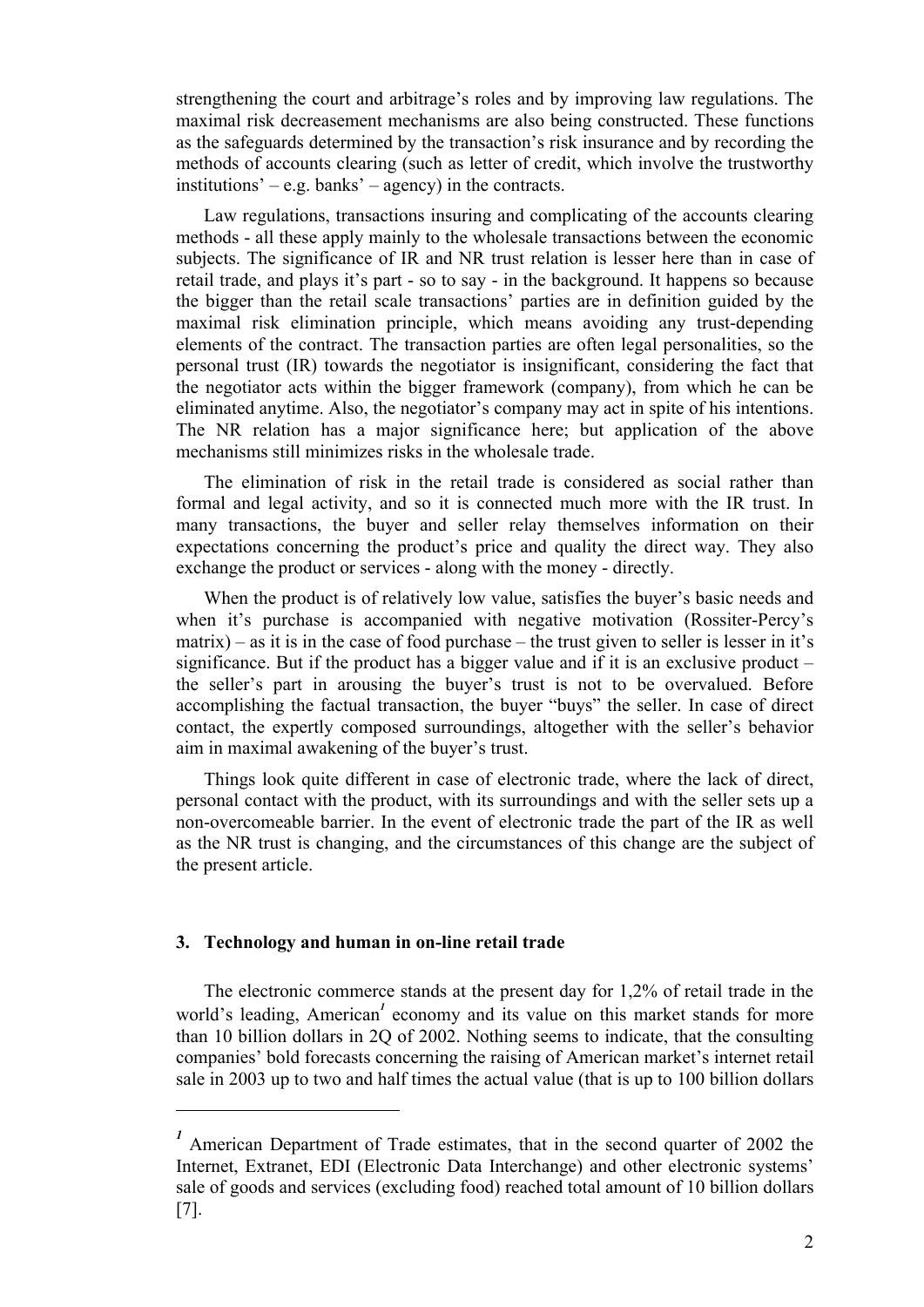in 1-4Q of 2003  $[1, \text{pg. } 12]$ , would fulfill – still, this phenomenon is resolutely ceasing from being a marginal one. As it is estimated, that the internet sale in Poland has reached the level of 245 million zl in 2001, and that it is to reach 320 million zlotys in 2002 [3, pg. 106], what also speaks well for the fact, that the pervading of the internet medium into the trade relations discontinues to be a second-rate phenomenon.

The trend of embodying the Internet into the world economy in the field of retail transactions has a multi-layered character. We can particularly observe the two contesting tendencies. This competition causes that, despite the very optimistic forecasts concerning the Internet trade expansion formulated in the nineties of the last century, Internet retail trade remains in the same initial stadium. The analysts' bold prognosis mentioned in the previous paragraph did not fulfill.

The referred tendencies are, in reduction, the clashing of technology (TT) and human (HT). That's why this matter should not be examined using only the economy's (understood as the social science of economical relations) point of view, but also with help from other, sometimes very distant, fields of science – such as informatics, anthropology, philosophy of technology or ethics.

Within a framework of the first tendency, based on technology (TT), we can point out the following components speaking in advocacy of developing the applications of Internet in economic exchange:

- **Propagation of information** global breakthrough of time and space limits concerning the transfer of information – both on the demand and the supply sides;
- **Mass customization** connected with the shortening of the information transfer channels and enabling suppliers satisfy consumers' individual needs;
- **Personalization** individual identification of the clients so far having mass character
- **Interactivity** causing the information exchange to have a "conversational" character, even since it is performed through technologically advanced tools.

In accordance to the opposite second tendency, based on the matter of human (HT), the following problem restraining the Internet trade development can be indicated:

- **"Abstractiveness"**, that is, the "**schematism"**, **anonymousness** and "**enigmatism"** of the transaction sides – these reasons eliminate the possibility of full-scale trust relation emergence on the ground of Internet retail transaction.

The potential – often ascribed to the internet retail trade – of leveling the flow of the products and capital between the supply and demand sides and braking the time and space limits in the global scale, encounters human psyche and habits resistance; resistance, in which the factor of trust relation plays a non-trivial part. This relation both IR and NR – has been unsettled on the Internet ground.

# **4. "Abstractiveness", anonymousness and "enigmatism" in Internet retail trade.**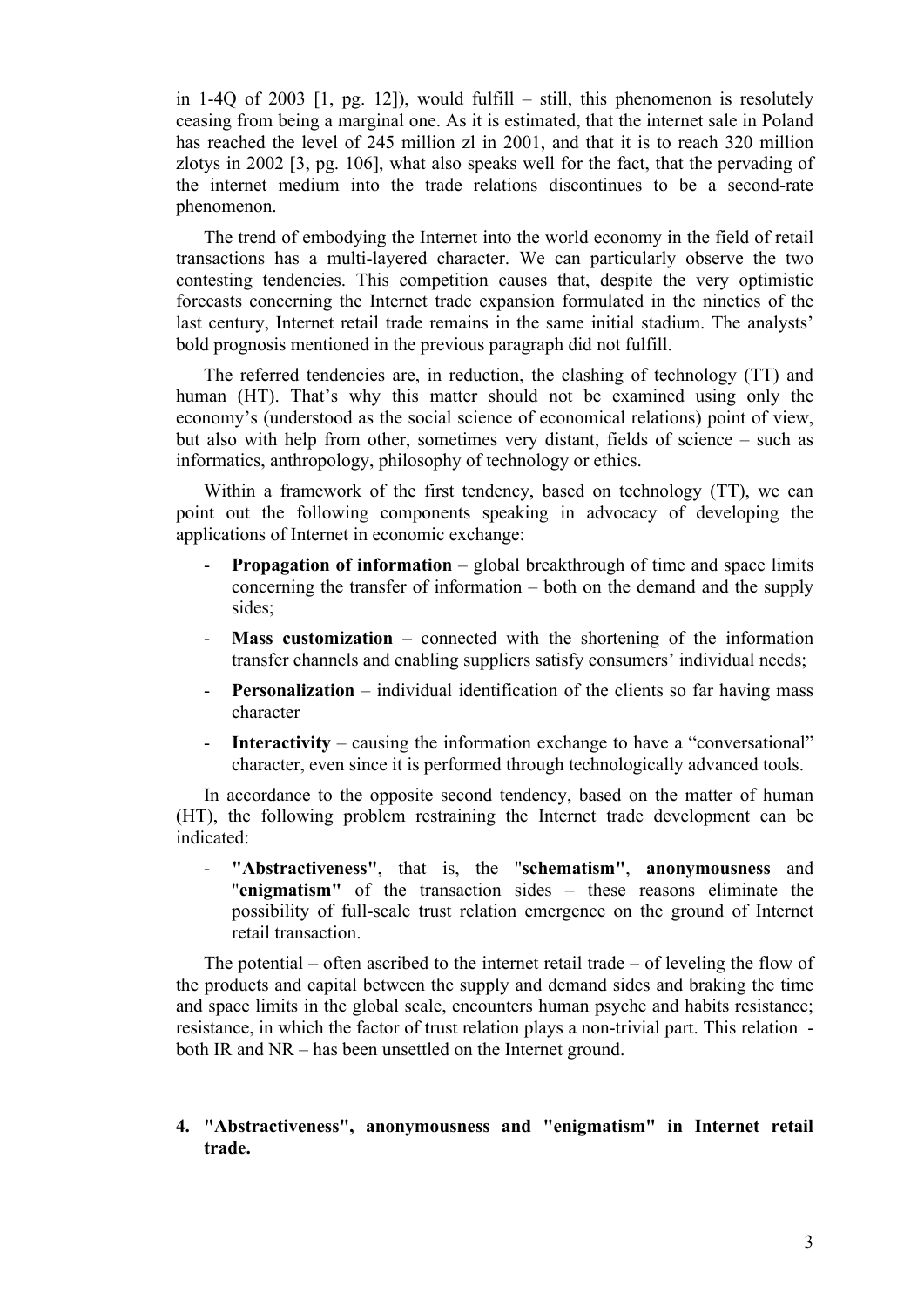The "abstractiveness" of the product presentation (object) and transaction subjects in electronic trade consists in the fact, that the medium makes the direct contact between the buyer and the person representing the seller, along with the buyed object, impossible. Consistently, the seller do not contact directly with the buyer. In exchange, both of the subjects deal with the impersonal interface of the web site displayed on their personal computers' monitors.

Presently, there are following forms of Internet retail trade.

- **Store**  an Internet service managed usually by the subject selling his own products, or  $-$  by mediating  $-$  regular suppliers' products. The Internet stores run a high-touch e-commerce. The most important and common features of such a shop are: a constant price, product's description together with the illustration, shopping cart and a few payment methods.
- **Auction**  an Internet service managed by one subject, who mediates between unlimited number of suppliers (known as "seller") and bidders (known as "buyer"). Internet auctions are characterized by non-fixed prices, which are liable to one-side auctions; usually using the rules of "English auction", less often "Dutch auction". The auctions usually charge some kinds of small commissions from the buyers and/or sellers.
- **Passage** an Internet service managed by the subject mediating between a limited number of suppliers and clients. Trading passages run a low-touch ecommerce. The most important and common features of such a passage are: a commonplace store-builder, collecting constant charges or commissions from the sellers, and the usual on-line store's features with the exception of shopping cart and payment procedure, which are common to all the shops gathered in the passage.
- **Group buying** a rare Internet service, managed by one subject mediating between an unlimited number of suppliers and clients. The group shopping is managed with the use of demand aggregation method – the price for a given product is not constant, and is lowered together with the raise of a number of buyers interested in the transaction.
- **Vortal** the services functioning independently or as a part of web portals, selling specific services or goods. **Tourist services,** selling trips, tickets, hotel reservations, etc., are the web's most popular. The runners up are building industries services (offering ready projects) and financial services (mediation in setting the accounts, investments, contracting insurances or credits)
- **Comprehensive shopping sites** web sites, which have not yet expanded greatly. They collect a maximal number of Internet offers concerning chosen product, irrespective of the information source (on-line store or auction, etc). They operate as the commercial catalogues and web-searchers.
- **On-line banking**  banks' Internet departments, where every transaction and retail customer service are carried on through Internet.

The on-line trade services common features contributing to the changes of the notion of trust significance, are as follows:

"Abstractiveness" – the subjects of the transaction never contact each other directly, only dealing with the other person's nickname visible as the sell/purchase offer's signature. Similarly, the parties do not deal with the object of the transaction – it is merely described by it's specification and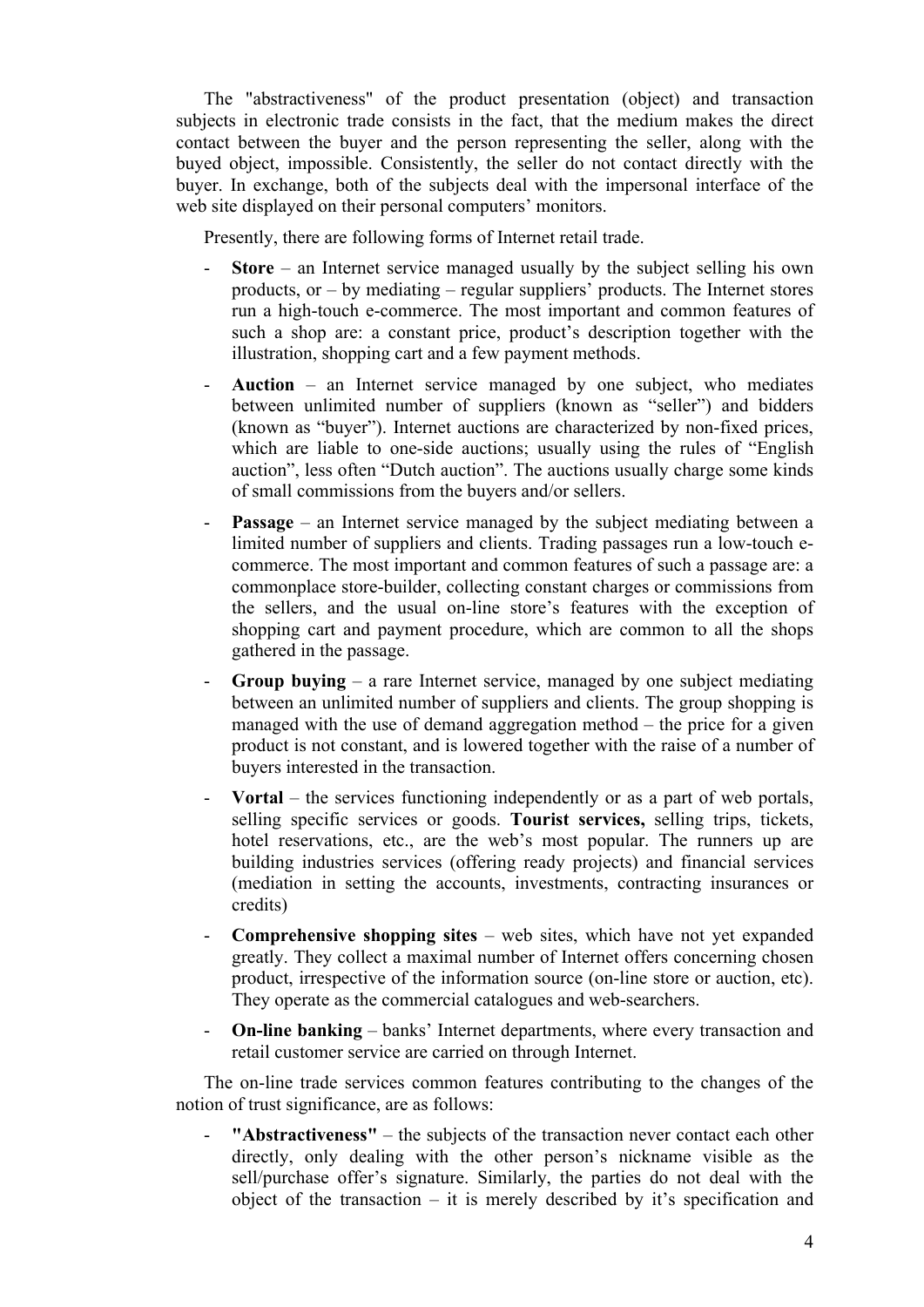images or drawings. Both the parties and the transaction object are very general in their character, and require some mental effort to understand, that the several sentences which are very likely to disappear from the monitor in a while, may be the guarantee of getting respectively money and merchandise.

- **"Anonimousness" and "enigmatism"** – the parties, while transacting, do not know each other personally, and only in exceptional circumstances stop being anonymous.

When an individual introducing himself only as "makar78" submits an offer of selling a certain mobile phone – an offer devoid of description, or any photo, only providing with the phone's make – then, such information is not only abstract, anonymous and enigmatic, but should simply discourage from a transaction. The interpersonal relation (IR) undergoes an essential change in the matter of on-line retail trade. Even if somebody wants to accomplish a repeated purchase from "makar78", he can never be sure if he is not dealing with a band of swindlers. Still, he may have such certainty when buying an ordinary book in an ordinary bookstore.

The concept of the IR trust in internet can be related to vehicle traffic situation, where the two cars are about to pass each other at high speed – the driver A trusts the driver of an oncoming car B not to cause any danger. The driver A trusts the driver B, although each one is abstract, anonymous and enigmatic to one another.

These three terms causes the situation of the car drivers, as well as the on-line transaction parties to be the subject of analysis within the framework of games theory.

## **5. Trust as a motivating factor in cooperation and the theory of games**

The analysis of trust as a type of motivation in cooperation based on the games theory has been presented in 1998 by B.Williams [8, pg. 3-13] The author refers one of most known non-zero resulting game, that is a game, in which the winning of the one player does not necessarily entails the loss of the other player. The game's name is The Prisoner Dilemma*<sup>2</sup>* .

The players are two arrested persons – imprisoned and interrogated in two different places – suspected of committing a crime jointly. Each one has been given the following proposal by the prosecutor:

- If the one of them (player A) confesses, while the other (player B) does not, then the "teller" gets an acquittal and the "silent one" is severely sentenced.
- If they both confess, they both get mild sentences
- If neither of them confesses, they both are freed because of the lack of evidences of guilt.

The presented game has a non-zero character due to the fact that both players can simultaneously win greatly or a bit, depending on how do they act, or how much they trust each other to act the same way.

*<sup>2</sup>* More on mathematical theory of games and Prisoner Dillema [6].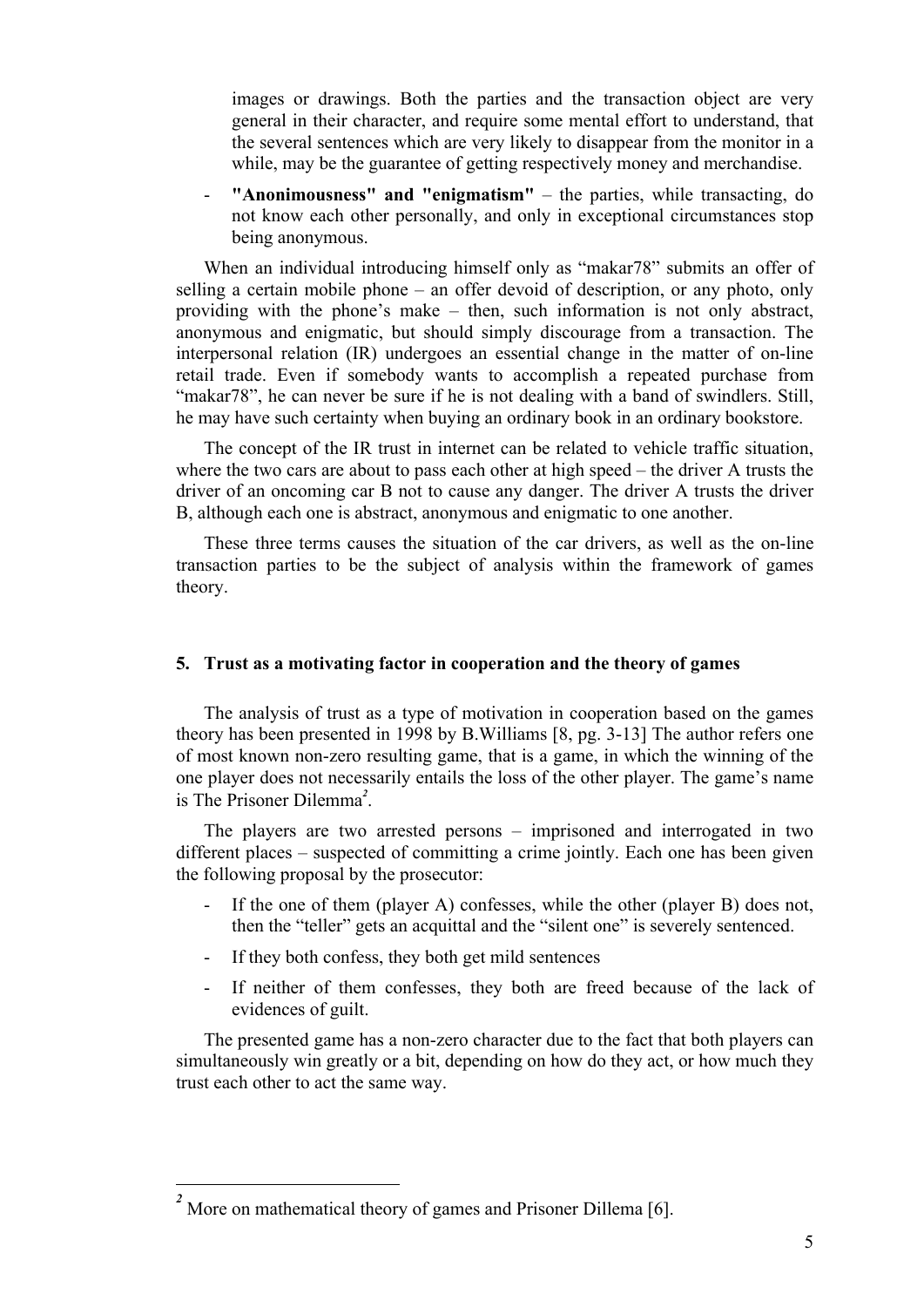Aside from Williams' detailed analysis of different behavior variants and preferences, it's enough to say that in the situation of cooperation<sup>3</sup> there can occur, as the author points out, following generalized motivation types [8, pg. 9-11].

- **Egoistic macro-motivations** the motivations arising from man's egoistic nature; underlying man's acts in the Hobbes' way (*homo homini lupus est*), and inclining the collaboration in anxiety of - for example – social sanctions.
- **Non-egoistic macro-motivations** the motivations in ethical sense. Propelled by loyalty or somebody's sense of duty. In this case, any motivation arising from religious belief, when accompanied by desire of reward or punishment, is egoistic.
- **Egoistic micro-motivations** every motivation not arising from man's egoistic nature (in Hobbes' sense), but from immediate benefits perceived as connected with the undertaking of cooperation.
- **Non-egoistic micro-motivations** occasional motivations. A personal sympathy to cooperator, for example.

Afterwards, by analyzing what kind of motivations does the society need for cooperation to function (and by finding out, if these are the motivations  $,$ by themselves"), Williams states, that if a motivation does not come "by itself", it has to be a non-egoistic micro-motivation, being some kind of trust (*a thick trust*).

The modern world and society, as, from the other side, Williams notices, is based on egoistic micro-motivation to cooperation. Does then a straightforward trust, consisting in non-egoistic macro-motivation, decays from modern world, in the times of informational society?

The trust relation, coming down, in logical interpretation, to the tendency to fund one person's (A) decision concerning undertaking or relinquishing some acts on assumption that the second person (B) is going to act in accordance with person's A notions, should be enriched with a non-egoistic micro-motivation accompanying the trust The prisoner in the Prisoner Dilemma, acting in accordance with the trust coming from comrade's solidarity, instead of interested calculation, would in all probability choose to remain silent and not to confess.

The Socrates' speech directed to Trasimachus, and quoted as this article's motto assumes a new meaning in this context. "(...)Inform me, whether you think that a *state, or an army, or a band of robbers and thieves, or any other gang of evil-doers could act at all if they injured one another?*" [5, 351e].

## **6. Internet retailing security**

As it has been mentioned before, the "abstractiveness", "enigmatism" and anonymousness of subjects and object during the on-line transaction can be compared to the relation of two drivers passing each other at high speed on the road.

One can quite probably exclude a non-egoistic micro-motivation from such relation. The drivers do not even establish an eye contact; it's hard for them to get "friendly" then. The very same goes for on-line transaction parties.

<sup>&</sup>lt;sup>3</sup> Cooperation, in opposite to dependence, is a symmetrical relation – that is to say, when X cooperates with Y, Y cooperates with X; Williams  $[8, pg. 7]$ .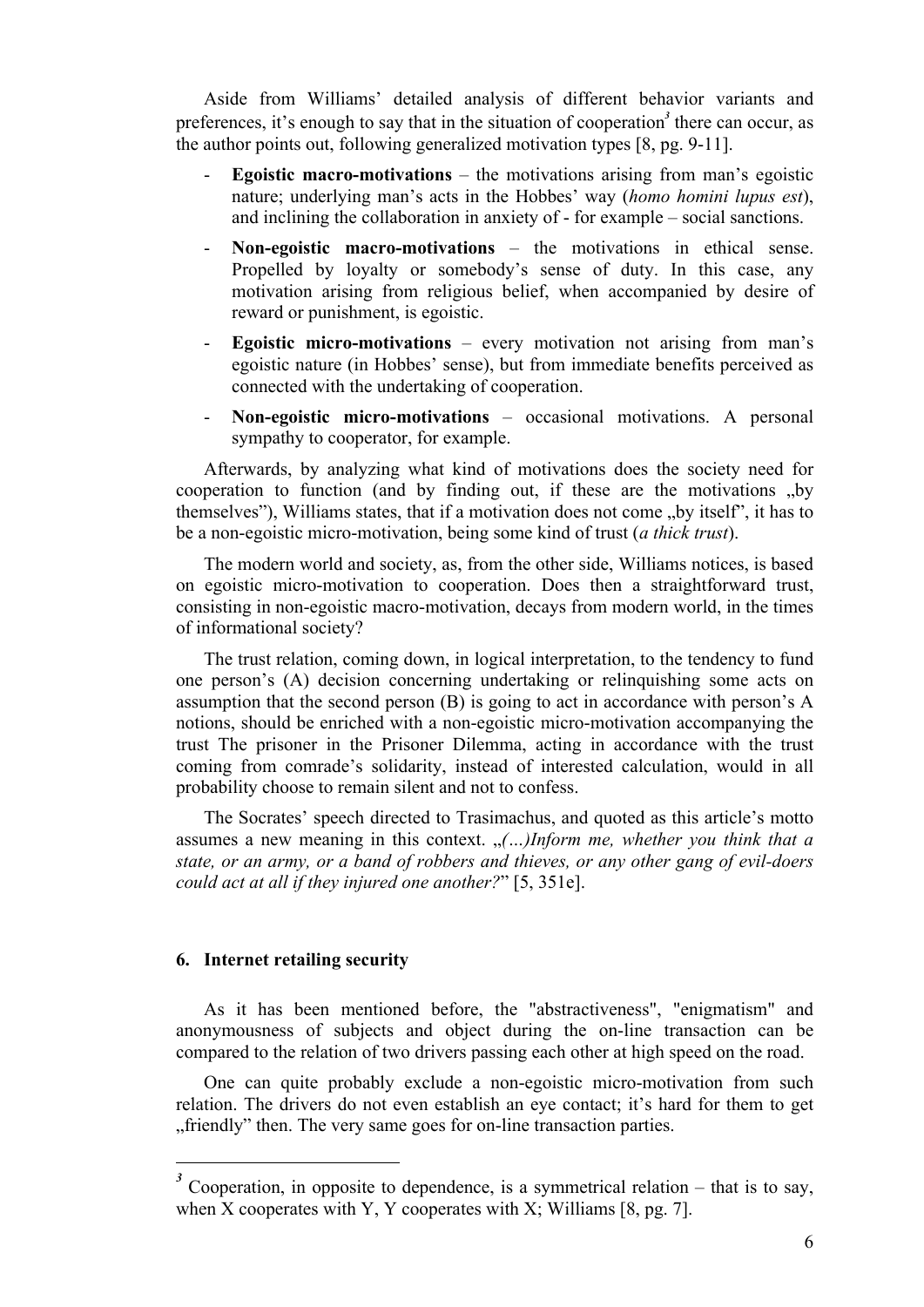If it has been accepted, that interpersonal trust, besides the logical relation, shall contain the psychological (emotional, motivational) aspect, one can exclude trust as the constitutional factor from Internet retail transactions. As a consequence, the lack of such factor slows down the global evolution of electronic trade within the framework of human tendency (HT), as it has been pointed out above. The question remaining is – is there a non-interpersonal relation (NR) in on-line retailing?

The Internet services managements try in every way to counterbalance the lack of trust relation by implementing transaction security mechanisms. For instance, there are several safeguards in on-line auctioning:

- $ESCROW a kind of letter of credit,$
- An assessment and comment systems,
- Buyers insurance,
- Sellers addresses data verification.

The trust relation in Internet auctions is transferred from IR to NR by developing the trust to the Internet auction service [4, pg. 641].

The matter of transaction security is one of the most important in on-line trading – both as an aspect of legal protection of personal details, and transaction data, or subject's payment devices. In order to build up their NR trustworthy likeness, the internet services develop more and more technologically advanced solutions, by: implementation of ciphered protocols, intruder detection and reaction systems (IDS&R), firewalls, antiviral programs, or data archiving and hardware redundantion.

While it is quite easy to protect the buyer from the seller's swindle, it is much more difficult to protect the transaction systems from web crimes, such as hacking or virus and bug spreading. J. W. Wójcik introduces the systematics of crime acts encountering both the transaction subjects and internet services providing such transactions: destruction of data, implementing of trojans, the salami method usage, superzapping, door opening, logical bombs, asynchronic attacks, wiping out, data leakage, role playing, computer eavesdropping [9, pg. 67-68].

Although the crimes are also a threat to non-electronic transactions, the internet companies have – for the sake of IR trust limited function - much bigger problems in rising the NR trust referring to their own name and service. In this context, the scientific and technical field of electronic transaction and informatics systems' security acquires a new meaning. The NR trust development seems to be the only realizable in on-line retailing.

#### **7. Summary**

The referring to the mathematical theory of games in trust relation analysis paradoxally indicates the necessity to supplement this logical relation with emotional components. Particularly, non-egoistic micro-motivations – such as sympathy – play an uncommon part in raising the trust on a social scale.

Such trust in an interpersonal relation (IR) cannot effectively and naturally evolve in retail trade, so the endavours of transaction services owners are directed to developing the trust in non-interpersonal relation by ensuring the transaction's